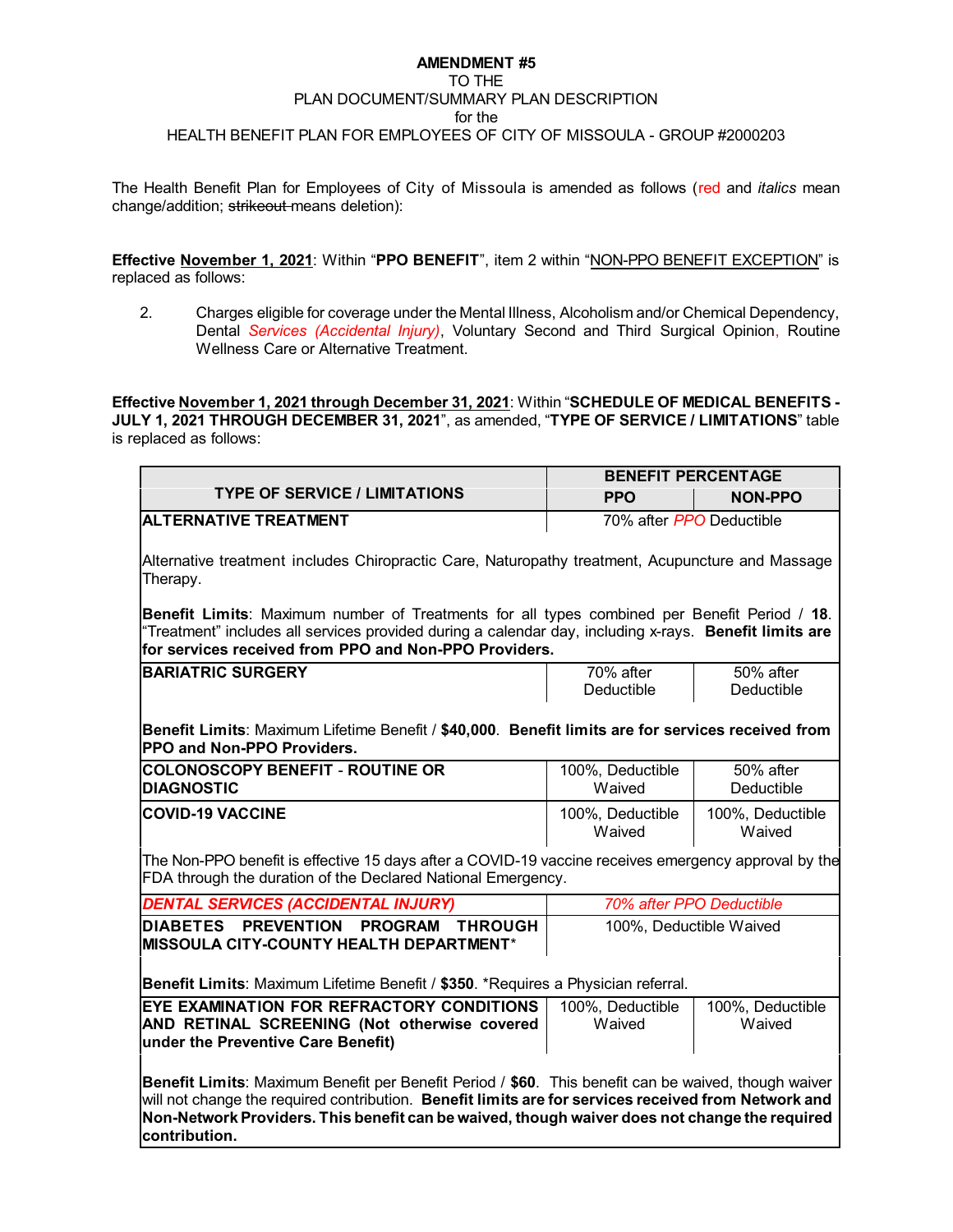|                                                                                                                                                                                                                                                                                                                                | <b>BENEFIT PERCENTAGE</b>  |                            |
|--------------------------------------------------------------------------------------------------------------------------------------------------------------------------------------------------------------------------------------------------------------------------------------------------------------------------------|----------------------------|----------------------------|
| <b>TYPE OF SERVICE / LIMITATIONS</b>                                                                                                                                                                                                                                                                                           | <b>PPO</b>                 | <b>NON-PPO</b>             |
| <b>HEARING AID BENEFIT (Includes exam and fitting)</b>                                                                                                                                                                                                                                                                         | 70% after PPO Deductible   |                            |
| Benefit Limits: Maximum Benefit / \$2,500 once every 3 Benefit Periods. Benefit limits are for<br>services received from PPO and Non-PPO Providers.                                                                                                                                                                            |                            |                            |
| <b>HEARING EXAMINATION (Not otherwise covered under</b><br>the Preventive Care Benefit)                                                                                                                                                                                                                                        | 100%, Deductible<br>Waived | 100%, Deductible<br>Waived |
| Benefit Limits: Maximum Benefit per Benefit Period / \$60. This benefit can be waived, though waiver<br>will not change the required contribution. Benefit limits are for services received from Network and<br>Non-Network Providers. This benefit can be waived, though waiver does not change the required<br>contribution. |                            |                            |
| <b>HOME HEALTH CARE</b>                                                                                                                                                                                                                                                                                                        | 70% after<br>Deductible    | 50% after<br>Deductible    |
| <b>HOSPITAL ROOM AND BOARD</b>                                                                                                                                                                                                                                                                                                 | 70% after<br>Deductible    | 50% after<br>Deductible    |
| <b>MENTAL ILLNESS, ALCOHOLISM AND/OR CHEMICAL</b><br><b>DEPENDENCY</b>                                                                                                                                                                                                                                                         |                            | 70% after PPO Deductible   |
| <b>NON-AMBULANCE TRAVEL BENEFIT</b>                                                                                                                                                                                                                                                                                            | 70% after PPO Deductible   |                            |
| Benefit Limits: Maximum Lifetime Benefit of \$10,000, limited to the following:<br>Coach airfare<br>Mileage if driving reimbursed at IRS standard mileage rate<br>Meals limited to \$71 per day per person<br>Lodging, not to exceed \$139 per day                                                                             |                            |                            |
| For the patient and one companion, limited to travel to a contracted Center of Excellence if treatment<br>at a contracted Center of Excellence is more cost effective than the same treatment if received from<br>other providers.                                                                                             |                            |                            |
| OFFICE VISITS - PHYSICIAN/LICENSED HEALTH CARE<br><b>PROVIDER (Excluding Alternative Treatment)</b>                                                                                                                                                                                                                            | 70% after<br>Deductible    | 50% after<br>Deductible    |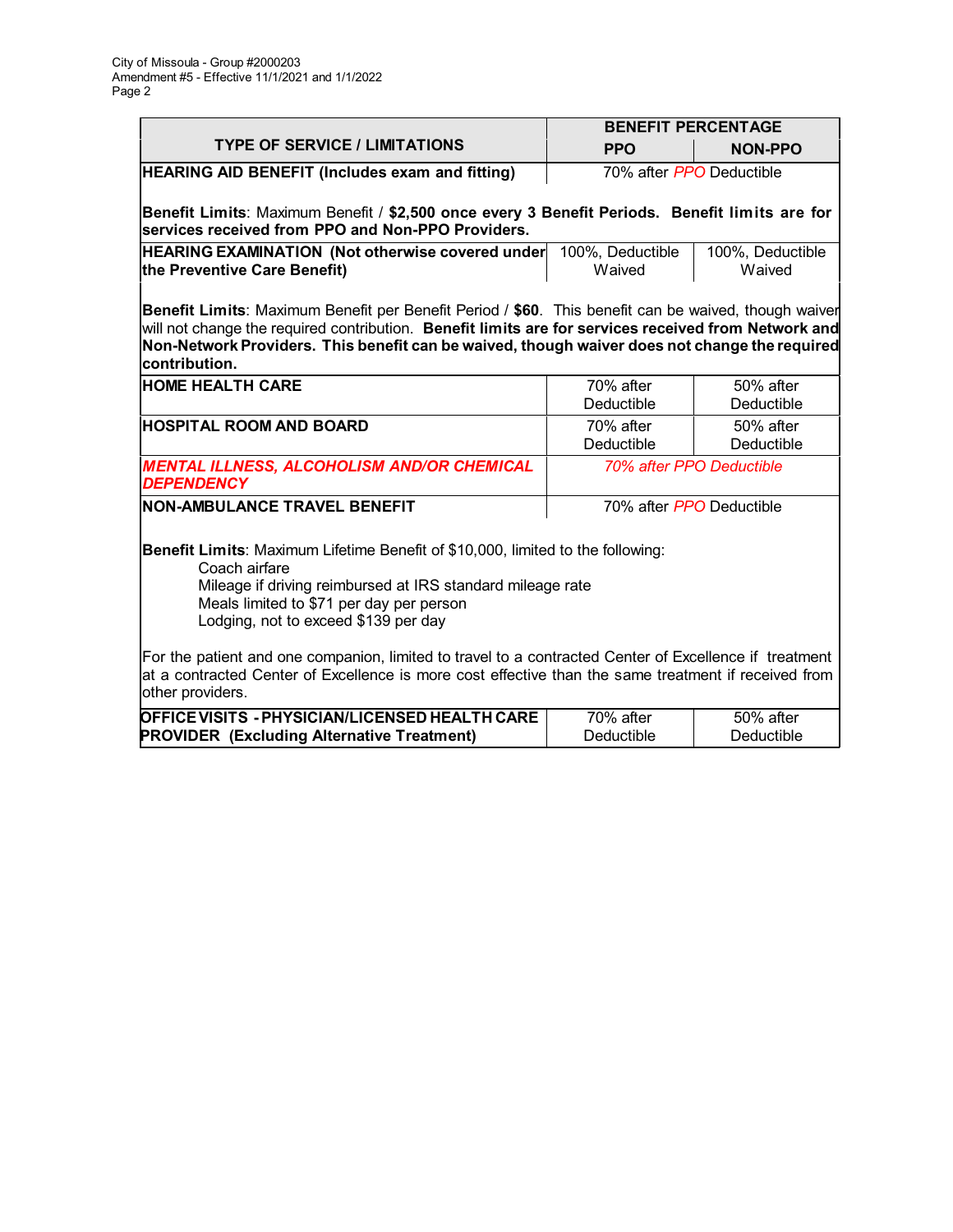|                                                | <b>BENEFIT PERCENTAGE</b> |                |
|------------------------------------------------|---------------------------|----------------|
| <b>TYPE OF SERVICE / LIMITATIONS</b>           | <b>PPO</b>                | <b>NON-PPO</b> |
| <b>ORGAN AND TISSUE TRANSPLANT SERVICES</b>    | 70% after                 | 50% after      |
|                                                | Deductible                | Deductible     |
| Benefit Limits: Maximum Benefit per Procedure: |                           |                |
|                                                |                           |                |
|                                                |                           |                |
|                                                |                           |                |
|                                                |                           |                |
|                                                |                           | \$75,000       |

## **Benefit limits are for services received from Non-PPO Providers. For PPO Providers, payment will be made pursuant to the provider contract.**

Maximums apply to all expenses in connection with any eligible organ or tissue transplant procedure as stated in Medical Benefits under Organ and Tissue Transplant Services.

Services subject to the maximums include, but are not limited to evaluation; pre-transplant, transplant and post-transplant care (not including Outpatient immunosuppressant drugs); organ donor search, procurement and retrieval; complications related to the procedure and follow-up care for services received during the 12-month period from the date of transplant. Charges incurred after such 12-month period are eligible under the Medical Benefits of the Plan and do not accrue toward the Transplant benefit limits.

Amounts exceeding the maximum case rate at contracted Centers of Excellence (also known as outliers) will be eligible for reimbursement under Medical benefits. Excess charges at non-contracted facilities will not be eligible for reimbursement.

| <b>IPHYSICAL</b> | 70%        | 50%        |
|------------------|------------|------------|
| <b>THERAPY</b>   | after      | after      |
|                  | Deductible | Deductible |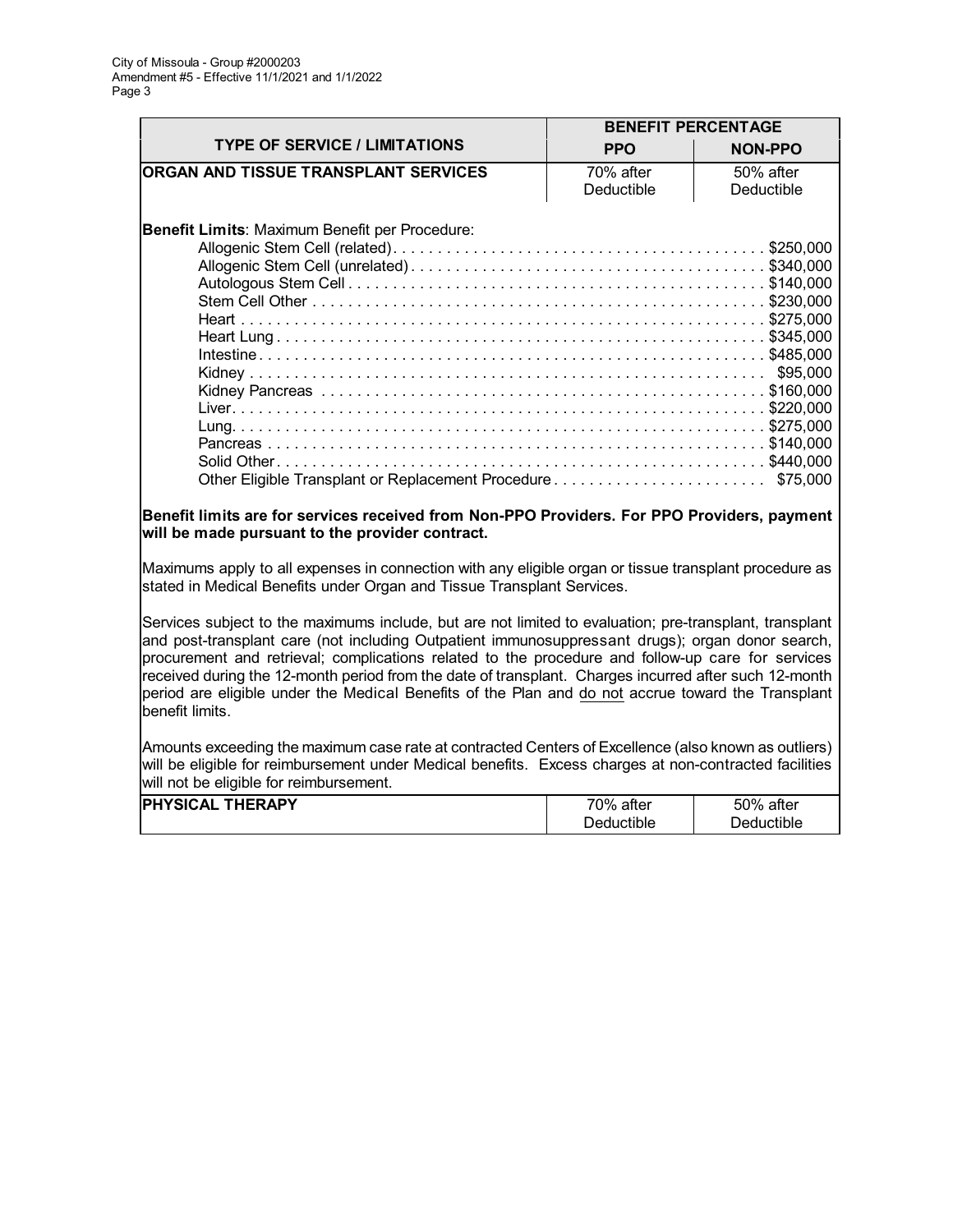'n

|                                                                                                                                                                          | <b>BENEFIT PERCENTAGE</b> |                          |
|--------------------------------------------------------------------------------------------------------------------------------------------------------------------------|---------------------------|--------------------------|
| <b>TYPE OF SERVICE / LIMITATIONS</b>                                                                                                                                     | <b>PPO</b>                | <b>NON-PPO</b>           |
| <b>PREVENTIVE CARE BENEFIT</b>                                                                                                                                           | 100%, Deductible          | $50\%$                   |
|                                                                                                                                                                          | Waived                    | <b>Deductible Waived</b> |
| PREVENTIVE CARE BENEFIT (ROUTINE WELLNESS<br><b>CARE)</b>                                                                                                                |                           | 100% Deductible Waived*  |
| Routine Wellness Care (*All ages, except Colonoscopy - Routine or Diagnostic. See Colonoscopy<br>Benefit - Routine or Diagnostic for specific cost sharing information). |                           |                          |
|                                                                                                                                                                          |                           |                          |
| <b>Covered Services:</b><br>Well-Child Care                                                                                                                              |                           |                          |
| Physical examinations<br> ♦                                                                                                                                              |                           |                          |
| ♦<br>Pelvic examination and pap smear                                                                                                                                    |                           |                          |
| ♦<br>Laboratory and testing                                                                                                                                              |                           |                          |
| ♦<br>Hearing and vision screening                                                                                                                                        |                           |                          |
| ♦<br>Mammogram                                                                                                                                                           |                           |                          |
| ◆<br>Prostate cancer screening Prostate-Specific Antigen (PSA) or Digital Rectal Examination (DRE)                                                                       |                           |                          |
| ♦<br>Cardiovascular screening blood tests                                                                                                                                |                           |                          |
| ♦<br>Colorectal cancer screening tests                                                                                                                                   |                           |                          |
| ♦<br>Vaccinations and Immunizations recommended by Physician                                                                                                             |                           |                          |
| ♦<br>BRCA1 and BRCA2 when medically indicated                                                                                                                            |                           |                          |
| Nutritional counseling<br>٠                                                                                                                                              |                           |                          |
| Well Women Preventive Care, subject to Plan limitations on sterilization procedures                                                                                      |                           |                          |
| Complete list of recommended preventive services can be viewed at:                                                                                                       |                           |                          |
| https://www.healthcare.gov/coverage/preventive-care-benefits/.                                                                                                           |                           |                          |
|                                                                                                                                                                          |                           |                          |
| If any diagnostic x-rays, labs or other tests or procedures are ordered or provided in connection with any                                                               |                           |                          |
| of the Preventive Care covered services, those tests or procedures will not be covered as Preventive                                                                     |                           |                          |
| Care and will be subject to the cost sharing that applies to those specific services.                                                                                    |                           |                          |
| RENAL DIALYSIS - OUTPATIENT                                                                                                                                              | 70% after                 | $\overline{50\%}$ after  |
|                                                                                                                                                                          | Deductible                | Deductible               |
| Benefit Limits: Maximum Benefit per dialysis session* / \$550                                                                                                            |                           |                          |
| *Dialysis session includes charges for the dialysis, use of facility, professional fees and any and all drugs                                                            |                           |                          |
| provided during the administration of a single course of dialysis.                                                                                                       |                           |                          |
| <b>ROUTINE NEWBORN INPATIENT</b>                                                                                                                                         | 80%, Deductible           | 50% after                |
| <b>NURSERY/PHYSICIAN CARE</b>                                                                                                                                            | Waived                    | Deductible               |
|                                                                                                                                                                          |                           |                          |
| Routine Newborn Inpatient Nursery/Physician Care applies until the earlier of the Newborn's discharge                                                                    |                           |                          |
| from hospital or 48 hours for vaginal delivery or 96 hours for cesarean section.                                                                                         |                           |                          |
| <b>SURGICAL IMPLANT AND/OR DEVICES AND</b>                                                                                                                               | 70% after                 | 50% after                |
| <b>RELATED SUPPLIES</b>                                                                                                                                                  | Deductible                | Deductible               |
|                                                                                                                                                                          |                           |                          |
| Benefit Limits: Maximum Benefit per Implant for the following:                                                                                                           |                           |                          |
|                                                                                                                                                                          |                           | \$40,000                 |
|                                                                                                                                                                          |                           | \$60,000                 |
| \$85,000                                                                                                                                                                 |                           |                          |
|                                                                                                                                                                          |                           |                          |
|                                                                                                                                                                          |                           |                          |
| Maximums apply to any implantable device and all supplies associated with that implantable device.                                                                       |                           |                          |
| Benefit limits are for services received from Non-PPO Providers. For PPO Providers, payment                                                                              |                           |                          |
| will be made pursuant to the provider contract.                                                                                                                          |                           |                          |
|                                                                                                                                                                          |                           |                          |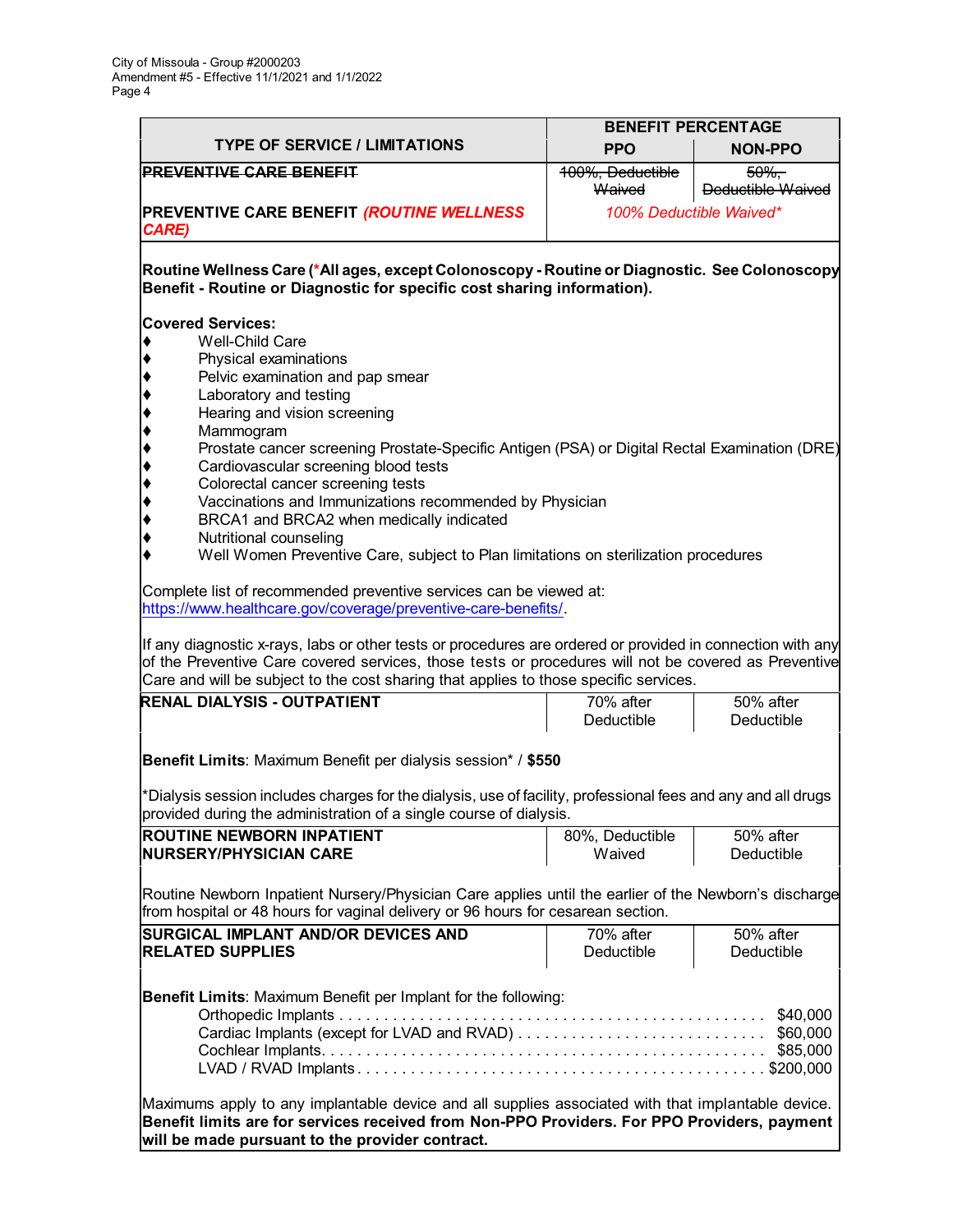|                                                                                                                                       | <b>BENEFIT PERCENTAGE</b> |                |
|---------------------------------------------------------------------------------------------------------------------------------------|---------------------------|----------------|
| <b>TYPE OF SERVICE / LIMITATIONS</b>                                                                                                  | <b>PPO</b>                | <b>NON-PPO</b> |
| VOLUNTARY SECOND AND THIRD SURGICAL<br><b>OPINION</b><br><b>Benefit Limits:</b> Maximum Benefit per eligible surgical opinion / \$100 | 100%, Deductible Waived   |                |
| <b>WIG</b>                                                                                                                            | 70% after PPO Deductible  |                |

**Benefit Limits**: Maximum Benefit per Benefit Period / **\$300**. Benefit limited to loss of hair as a result of alopecia or medical treatment.

**Effective January 1, 2022:** Within "**SCHEDULE OF MEDICAL BENEFITS**", as amended, "**TYPE OF SERVICE / LIMITATIONS**" table is replaced as follows:

|                                                                                                                                                                                                                                                                                                                                | <b>BENEFIT PERCENTAGE</b>  |                            |
|--------------------------------------------------------------------------------------------------------------------------------------------------------------------------------------------------------------------------------------------------------------------------------------------------------------------------------|----------------------------|----------------------------|
| <b>TYPE OF SERVICE / LIMITATIONS</b>                                                                                                                                                                                                                                                                                           | <b>PPO</b>                 | <b>NON-PPO</b>             |
| <b>ALTERNATIVE TREATMENT</b>                                                                                                                                                                                                                                                                                                   | 70% after PPO Deductible   |                            |
| Alternative treatment includes Chiropractic Care, Naturopathy treatment, Acupuncture and Massage<br>Therapy.                                                                                                                                                                                                                   |                            |                            |
| Benefit Limits: Maximum number of Treatments for all types combined per Benefit Period / 18.<br>"Treatment" includes all services provided during a calendar day, including x-rays. Benefit limits are<br>for services received from PPO and Non-PPO Providers.                                                                |                            |                            |
| <b>BARIATRIC SURGERY</b>                                                                                                                                                                                                                                                                                                       | $\frac{70\%}{20}$ after    | $50\%$ after               |
|                                                                                                                                                                                                                                                                                                                                | Deductible                 | Deductible                 |
| Benefit Limits: Maximum Lifetime Benefit / \$40,000. Benefit limits are for services received from<br>PPO and Non-PPO Providers.                                                                                                                                                                                               |                            |                            |
| <b>COLONOSCOPY BENEFIT - ROUTINE OR</b><br><b>DIAGNOSTIC</b>                                                                                                                                                                                                                                                                   | 100%, Deductible<br>Waived | 50% after<br>Deductible    |
| <b>COVID-19 VACCINE</b>                                                                                                                                                                                                                                                                                                        | 100%, Deductible<br>Waived | 100%, Deductible<br>Waived |
| The Non-PPO benefit is effective 15 days after a COVID-19 vaccine receives emergency approval by the<br>FDA through the duration of the Declared National Emergency.                                                                                                                                                           |                            |                            |
| DENTAL SERVICES (ACCIDENTAL INJURY)                                                                                                                                                                                                                                                                                            | 70% after PPO Deductible   |                            |
| <b>PREVENTION</b><br><b>DIABETES</b><br><b>PROGRAM</b><br><b>THROUGH</b><br>MISSOULA CITY-COUNTY HEALTH DEPARTMENT*<br>Benefit Limits: Maximum Lifetime Benefit / \$350. *Requires a Physician referral.                                                                                                                       | 100%, Deductible Waived    |                            |
| EYE EXAMINATION FOR REFRACTORY CONDITIONS                                                                                                                                                                                                                                                                                      | 100%, Deductible           | 100%, Deductible           |
| AND RETINAL SCREENING (Not otherwise covered<br>under the Preventive Care Benefit)                                                                                                                                                                                                                                             | Waived                     | Waived                     |
| Benefit Limits: Maximum Benefit per Benefit Period / \$60. This benefit can be waived, though waiver<br>will not change the required contribution. Benefit limits are for services received from Network and<br>Non-Network Providers. This benefit can be waived, though waiver does not change the required<br>contribution. |                            |                            |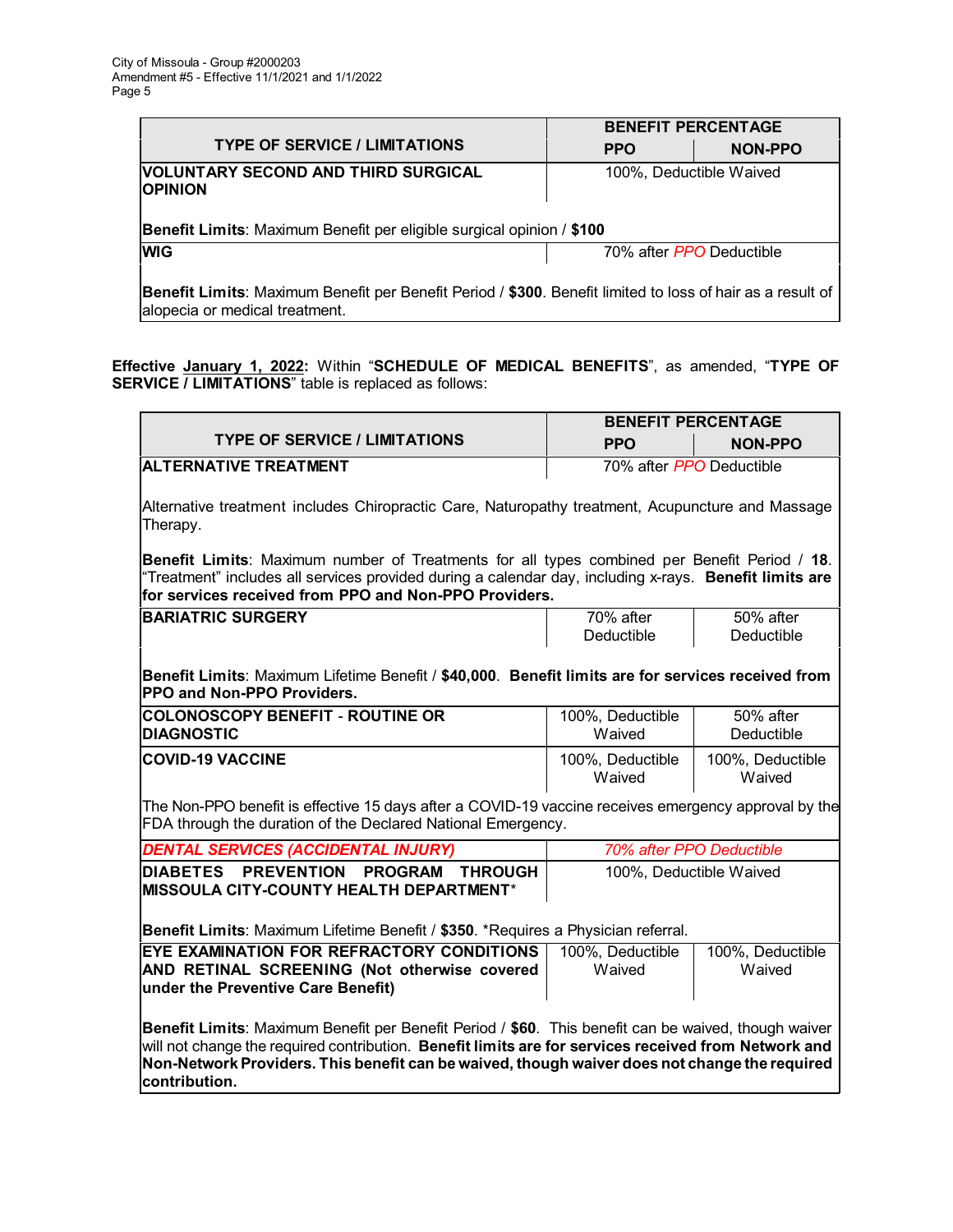|                                                                                                                                                                                                                                                                                                                                | <b>BENEFIT PERCENTAGE</b>  |                            |
|--------------------------------------------------------------------------------------------------------------------------------------------------------------------------------------------------------------------------------------------------------------------------------------------------------------------------------|----------------------------|----------------------------|
| <b>TYPE OF SERVICE / LIMITATIONS</b>                                                                                                                                                                                                                                                                                           | <b>PPO</b>                 | <b>NON-PPO</b>             |
| <b>HEARING AID BENEFIT (Includes exam and fitting)</b>                                                                                                                                                                                                                                                                         | 70% after PPO Deductible   |                            |
| Benefit Limits: Maximum Benefit / \$2,500 once every 3 Benefit Periods. Benefit limits are for<br>services received from PPO and Non-PPO Providers.                                                                                                                                                                            |                            |                            |
| <b>HEARING EXAMINATION (Not otherwise covered under</b><br>the Preventive Care Benefit)                                                                                                                                                                                                                                        | 100%, Deductible<br>Waived | 100%, Deductible<br>Waived |
| Benefit Limits: Maximum Benefit per Benefit Period / \$60. This benefit can be waived, though waiver<br>will not change the required contribution. Benefit limits are for services received from Network and<br>Non-Network Providers. This benefit can be waived, though waiver does not change the required<br>contribution. |                            |                            |
| <b>HOME HEALTH CARE</b>                                                                                                                                                                                                                                                                                                        | 70% after<br>Deductible    | 50% after<br>Deductible    |
| <b>HOSPITAL ROOM AND BOARD</b>                                                                                                                                                                                                                                                                                                 | 70% after<br>Deductible    | 50% after<br>Deductible    |
| <b>MENTAL ILLNESS, ALCOHOLISM AND/OR CHEMICAL</b><br><b>DEPENDENCY</b>                                                                                                                                                                                                                                                         |                            | 70% after PPO Deductible   |
| <b>NON-AMBULANCE TRAVEL BENEFIT</b>                                                                                                                                                                                                                                                                                            | 70% after PPO Deductible   |                            |
| Benefit Limits: Maximum Lifetime Benefit of \$10,000, limited to the following:<br>Coach airfare<br>Mileage if driving reimbursed at IRS standard mileage rate<br>Meals limited to \$71 per day per person<br>Lodging, not to exceed \$139 per day                                                                             |                            |                            |
| For the patient and one companion, limited to travel to a contracted Center of Excellence if treatment<br>at a contracted Center of Excellence is more cost effective than the same treatment if received from<br>other providers.                                                                                             |                            |                            |
| OFFICE VISITS - PHYSICIAN/LICENSED HEALTH CARE<br><b>PROVIDER (Excluding Alternative Treatment)</b>                                                                                                                                                                                                                            | 70% after<br>Deductible    | 50% after<br>Deductible    |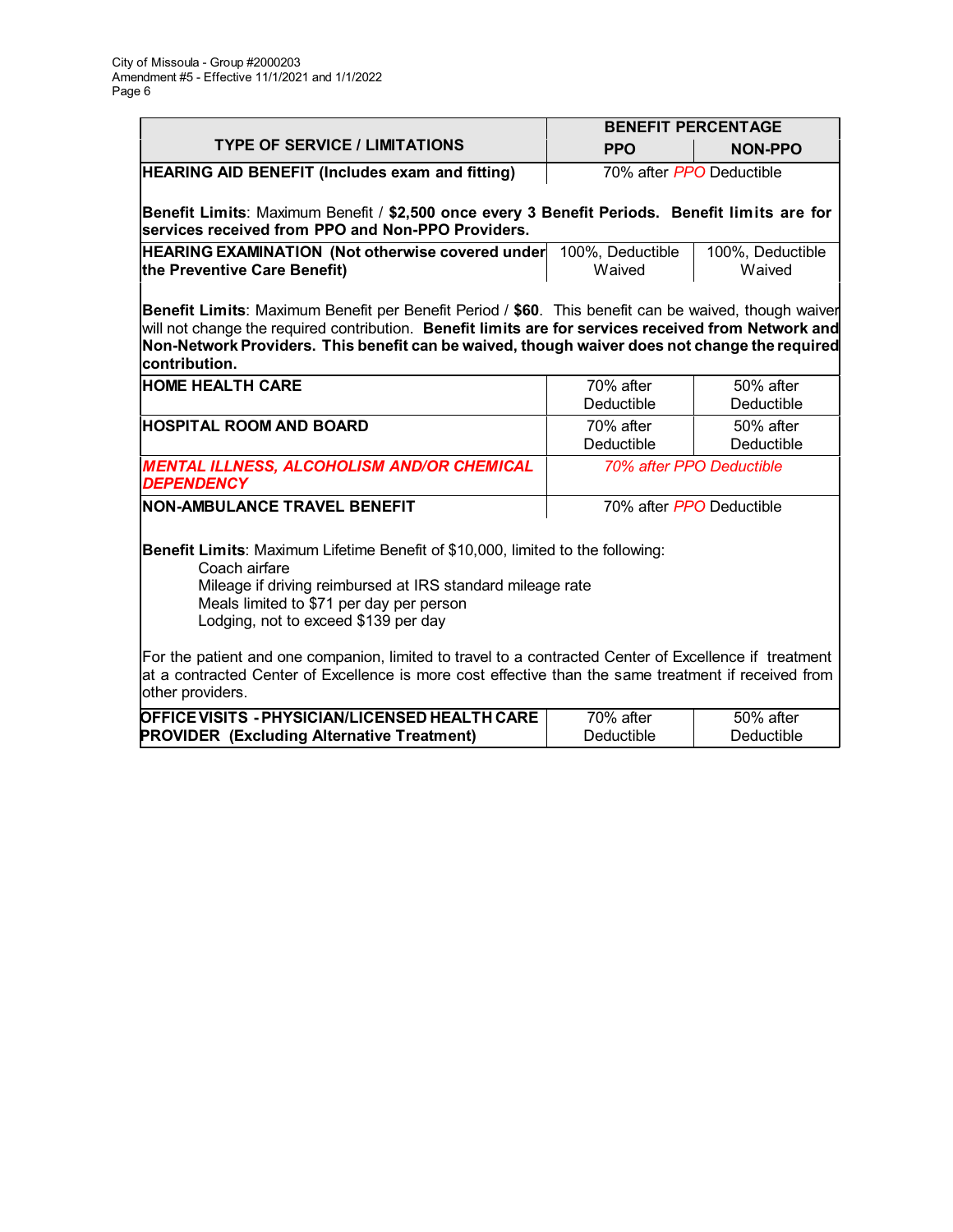|                                                | <b>BENEFIT PERCENTAGE</b> |                |
|------------------------------------------------|---------------------------|----------------|
| <b>TYPE OF SERVICE / LIMITATIONS</b>           | <b>PPO</b>                | <b>NON-PPO</b> |
| <b>ORGAN AND TISSUE TRANSPLANT SERVICES</b>    | 70% after                 | 50% after      |
|                                                | Deductible                | Deductible     |
| Benefit Limits: Maximum Benefit per Procedure: |                           | \$95,000       |
|                                                |                           |                |
|                                                |                           |                |
|                                                |                           | \$75,000       |

## **Benefit limits are for services received from Non-PPO Providers. For PPO Providers, payment will be made pursuant to the provider contract.**

Maximums apply to all expenses in connection with any eligible organ or tissue transplant procedure as stated in Medical Benefits under Organ and Tissue Transplant Services.

Services subject to the maximums include, but are not limited to evaluation; pre-transplant, transplant and post-transplant care (not including Outpatient immunosuppressant drugs); organ donor search, procurement and retrieval; complications related to the procedure and follow-up care for services received during the 12-month period from the date of transplant. Charges incurred after such 12-month period are eligible under the Medical Benefits of the Plan and do not accrue toward the Transplant benefit limits.

Amounts exceeding the maximum case rate at contracted Centers of Excellence (also known as outliers) will be eligible for reimbursement under Medical benefits. Excess charges at non-contracted facilities will not be eligible for reimbursement.

| <b>IPHYSICAL</b> | 70%        | 50%        |
|------------------|------------|------------|
| <b>THERAPY</b>   | after      | after      |
|                  | Deductible | Deductible |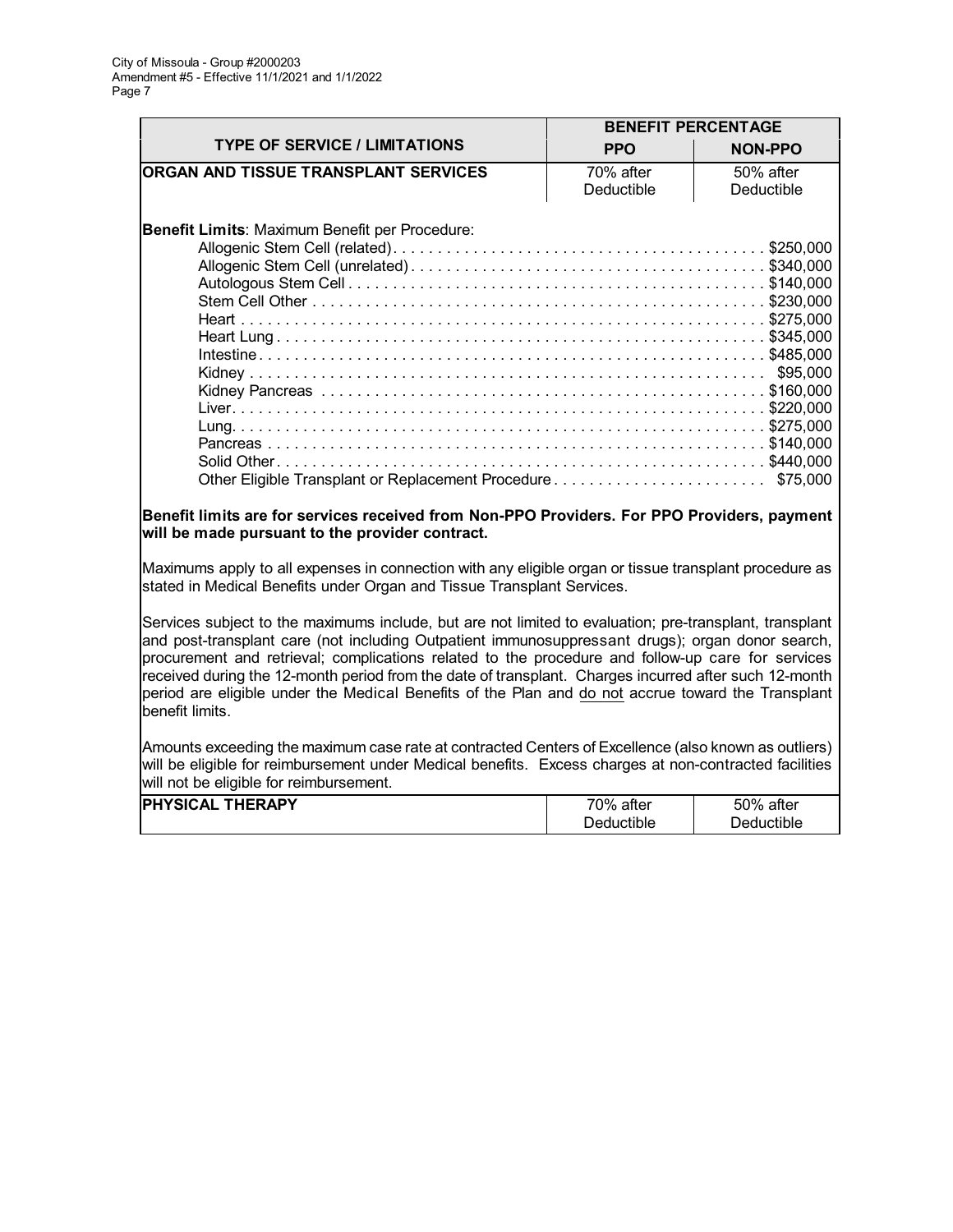r

|                                                                                                                                                                                                                                                                                                                                                                                                         |                            | <b>BENEFIT PERCENTAGE</b>          |
|---------------------------------------------------------------------------------------------------------------------------------------------------------------------------------------------------------------------------------------------------------------------------------------------------------------------------------------------------------------------------------------------------------|----------------------------|------------------------------------|
| <b>TYPE OF SERVICE / LIMITATIONS</b>                                                                                                                                                                                                                                                                                                                                                                    | <b>PPO</b>                 | <b>NON-PPO</b>                     |
| <b>PREVENTIVE CARE BENEFIT</b>                                                                                                                                                                                                                                                                                                                                                                          | 100%, Deductible<br>Waived | $50\%$<br><b>Deductible Waived</b> |
| <b>PREVENTIVE CARE BENEFIT (ROUTINE WELLNESS)</b><br><b>CARE)</b>                                                                                                                                                                                                                                                                                                                                       |                            | 100% Deductible Waived*            |
| Routine Wellness Care (*All ages, except Colonoscopy - Routine or Diagnostic.  See Colonoscopy<br>Benefit - Routine or Diagnostic for specific cost sharing information.)                                                                                                                                                                                                                               |                            |                                    |
| <b>Covered Services:</b><br>Well-Child Care<br>$\blacklozenge$<br>Physical examinations<br>Pelvic examination and pap smear<br>Laboratory and testing<br>Hearing and vision screening<br>Mammogram                                                                                                                                                                                                      |                            |                                    |
| Prostate cancer screening Prostate-Specific Antigen (PSA) or Digital Rectal Examination (DRE)<br>Cardiovascular screening blood tests<br>Colorectal cancer screening tests<br>Vaccinations and Immunizations recommended by Physician<br>BRCA1 and BRCA2 when medically indicated<br>Nutritional counseling<br>٠<br>Well Women Preventive Care, subject to Plan limitations on sterilization procedures |                            |                                    |
| Complete list of recommended preventive services can be viewed at:<br>https://www.healthcare.gov/coverage/preventive-care-benefits/.<br>If any diagnostic x-rays, labs or other tests or procedures are ordered or provided in connection with any<br>of the Preventive Care covered services, those tests or procedures will not be covered as Preventive                                              |                            |                                    |
| Care and will be subject to the cost sharing that applies to those specific services.                                                                                                                                                                                                                                                                                                                   |                            |                                    |
| <b>RENAL DIALYSIS - OUTPATIENT</b>                                                                                                                                                                                                                                                                                                                                                                      | 70% after<br>Deductible    | 50% after<br>Deductible            |
| Benefit Limits: Maximum Benefit per dialysis session* / \$550                                                                                                                                                                                                                                                                                                                                           |                            |                                    |
| *Dialysis session includes charges for the dialysis, use of facility, professional fees and any and all drugs<br>provided during the administration of a single course of dialysis.                                                                                                                                                                                                                     |                            |                                    |
| <b>ROUTINE NEWBORN INPATIENT</b><br><b>INURSERY/PHYSICIAN CARE</b>                                                                                                                                                                                                                                                                                                                                      | 80%, Deductible<br>Waived  | 50% after<br>Deductible            |
| Routine Newborn Inpatient Nursery/Physician Care applies until the earlier of the Newborn's discharge<br>from hospital or 48 hours for vaginal delivery or 96 hours for cesarean section.                                                                                                                                                                                                               |                            |                                    |
| <b>SURGICAL IMPLANT AND/OR DEVICES AND</b><br><b>RELATED SUPPLIES</b>                                                                                                                                                                                                                                                                                                                                   | 70% after<br>Deductible    | 50% after<br>Deductible            |
| Benefit Limits: Maximum Benefit per Implant for the following:<br>\$40,000<br>\$60,000<br>\$85,000<br>Maximums apply to any implantable device and all supplies associated with that implantable device.                                                                                                                                                                                                |                            |                                    |
| Benefit limits are for services received from Non-PPO Providers. For PPO Providers, payment<br>will be made pursuant to the provider contract.                                                                                                                                                                                                                                                          |                            |                                    |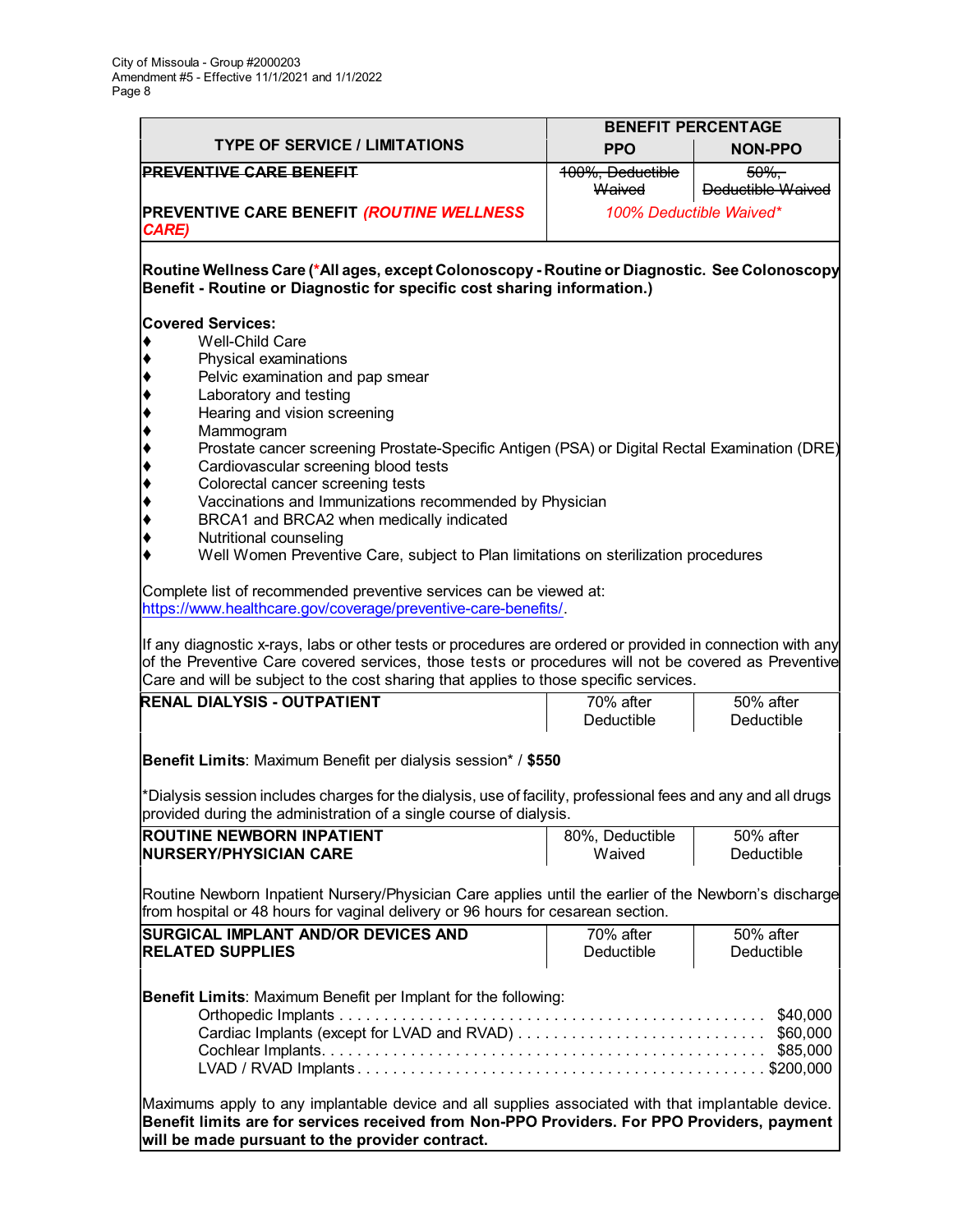|                                                                                                                                              | <b>BENEFIT PERCENTAGE</b> |                         |
|----------------------------------------------------------------------------------------------------------------------------------------------|---------------------------|-------------------------|
| <b>TYPE OF SERVICE / LIMITATIONS</b>                                                                                                         | <b>PPO</b>                | NON-PPO                 |
| <b>VOLUNTARY SECOND AND THIRD SURGICAL</b><br><b>OPINION</b>                                                                                 |                           | 100%, Deductible Waived |
| <b>Benefit Limits:</b> Maximum Benefit per eligible surgical opinion / \$100                                                                 |                           |                         |
| <b>WIG</b>                                                                                                                                   | 70% after PPO Deductible  |                         |
| Benefit Limits: Maximum Benefit per Benefit Period / \$300. Benefit limited to loss of hair as a result of<br>alopecia or medical treatment. |                           |                         |

**Effective November 1, 2021:** Within **MEDICAL BENEFITS**", "DENTAL SERVICES - ACCIDENTAL INJURY" is added following "COLONOSCOPY BENEFIT - ROUTINE OR DIAGNOSTIC":

# *DENTAL SERVICES - ACCIDENTAL INJURY*

*Coverage includes charges for dental* treatment required because of Accidental Injury to natural teeth. Such expenses must be Incurred within six (6) months of the date of accident *except in the event that it* is medically impossible for service to be completed within that time frame because of the age of the *Covered Person or because of the healing process of the Injury*. Coverage will not in any event include charges for treatment for the repair or replacement of a denture.

**Effective November 1, 2021:** Within "**MEDICAL BENEFIT EXCLUSIONS**", item 10 (dental treatment), as amended, is replaced as follows:

10. Charges for dental treatment on or to the teeth, the nerves or roots of the teeth, gingival tissue or alveolar processes; however, benefits will be payable for treatment required because of Accidental Injury to natural teeth. Such expenses must be Incurred within six (6) months of the date of accident. This exception will not in any event be deemed to include charges for treatment for the repair or replacement of a denture*, except as specifically listed as a covered service*.

Nothing in this amendment is deemed to change any other provision of the Plan Document/Summary Plan Description of which it becomes a part.

| <b>CITY OF MISSOULA</b> |                                                          |
|-------------------------|----------------------------------------------------------|
| BY:                     | John Engen (Oct 1, 2021 08:30 PDT)                       |
|                         | <b>MAYOR</b>                                             |
| ATTEST:                 | · Muthad Coffei<br>Marty Rehbein (Oct 5, 2021 14:40 MDT) |
|                         | <b>CITY CLERK</b>                                        |
| ACCORD:                 | TIM NUGENT<br>JIM NUGENT (Sep 30, 2021 15:10 MDT)        |
|                         | CITY ATTORNEY                                            |